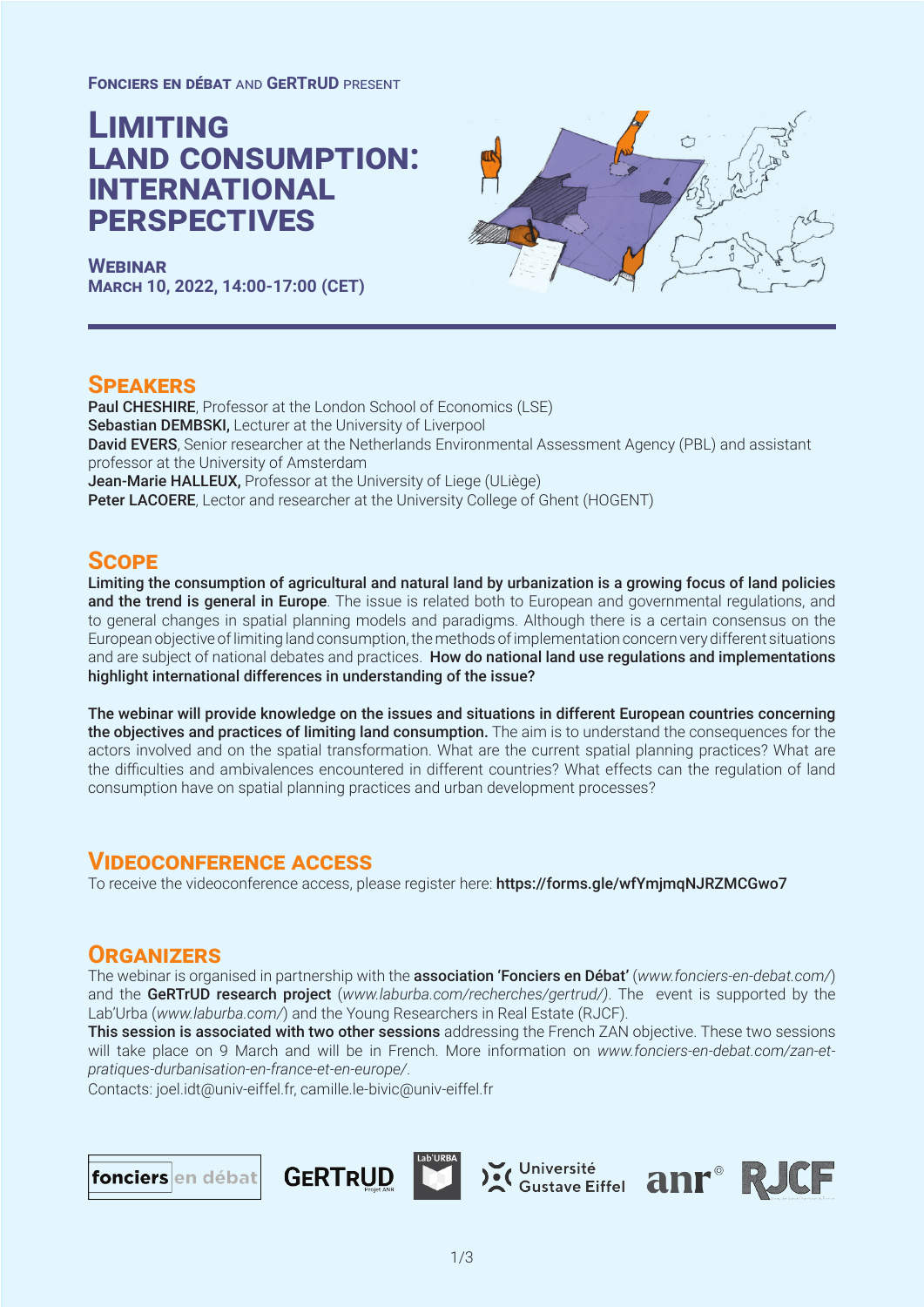# **Programme**

#### 14:00-14:10 **Introduction**

Joël IDT, Université Gustave Eiffel, Camille LE BIVIC, Université Gustave Eiffel, and Romain MELOT, INRAE and Université Paris Saclay

#### 14:10-14:40 **Exploring land-use change at the European level: findings from the ESPON SUPER project**

David EVERS, the Netherlands Environmental Assessment Agency (PBL) and University of Amsterdam

**Abstract**. The ESPON project Sustainable Urbanization and land-use Practices in European Regions (SUPER) analyzed how much land is converted from one use to another and offered suggestions on how to influence these developments. It rejected pejorative terminology such as 'land take' and 'sprawl' and concentrated instead on the (dis)advantages divergent modes of urbanization can have for sustainability in its broadest sense. To assist the political discussion, pan-European scenarios for 2050 were drawn up illustrating the footprints of each mode. The project also included a survey of over 200 interventions in Europe that affect urbanization and 11 in-depth case studies.

**David EVERS** is a senior researcher on spatial planning at the Netherlands Environmental Assessment Agency and assistant professor at the University of Amsterdam. His research interests include retail development, new institutionalism, metropolitan governance, impacts of EU sector policies on planning, territorial cohesion, wind energy and spatial impacts of Covid-19.

# 14:40-15:10 **The "no net land take" strategy: a last hope for urban containment in Belgium?**

Jean-Marie HALLEUX, University of Liege, Peter LACOERE, University College of Ghent

**Abstract.** In the first part of our presentation, we will comment the path-dependency mechanisms that explain the tradition of urban sprawl that affects Belgium. This path-dependency is intrinsically linked to great respect for individual property rights. This presentation of the Belgian planning context will allow to explain the main blockages which make a different path toward urban containment unlikely. Despite this difficult environment, planning authorities, in both, Flanders and Wallonia, try give concrete form to the "no net land take" strategy. The second part of the presentation will aim to describe those current efforts of the regional planning authorities of the two main Belgian regions.

**Jean-Marie HALLEUX** is Full Professor at the University of Liege (ULiège), where he teaches economic geography and spatial planning. In 2019, he created at ULiège a new master degree dedicated to the professions of urban planning and territorial development. His research focuses on the relations between economic mechanisms, spatial planning and land markets. He has been involved in several European research programs where he has developed an expertise in the international comparison of planning systems. He is currently in charge of a research project on the application of the "no net land take" strategy in Wallonia.

**Peter LACOERE** is lector and researcher at the University College of Ghent (HOGENT), where he teaches land policy and project development. His main research interests are in land policy, sustainable planning and instruments of land management. Peter is currently working on a PhD thesis at the KULeuven on land neutrality and the instruments of land policy needed to achieve this goal. He has published several articles on the no net land take target for Flanders. He recently coauthored the expert advisory report for the regional minister on the implementation of a "no net land take" policy for Flanders.